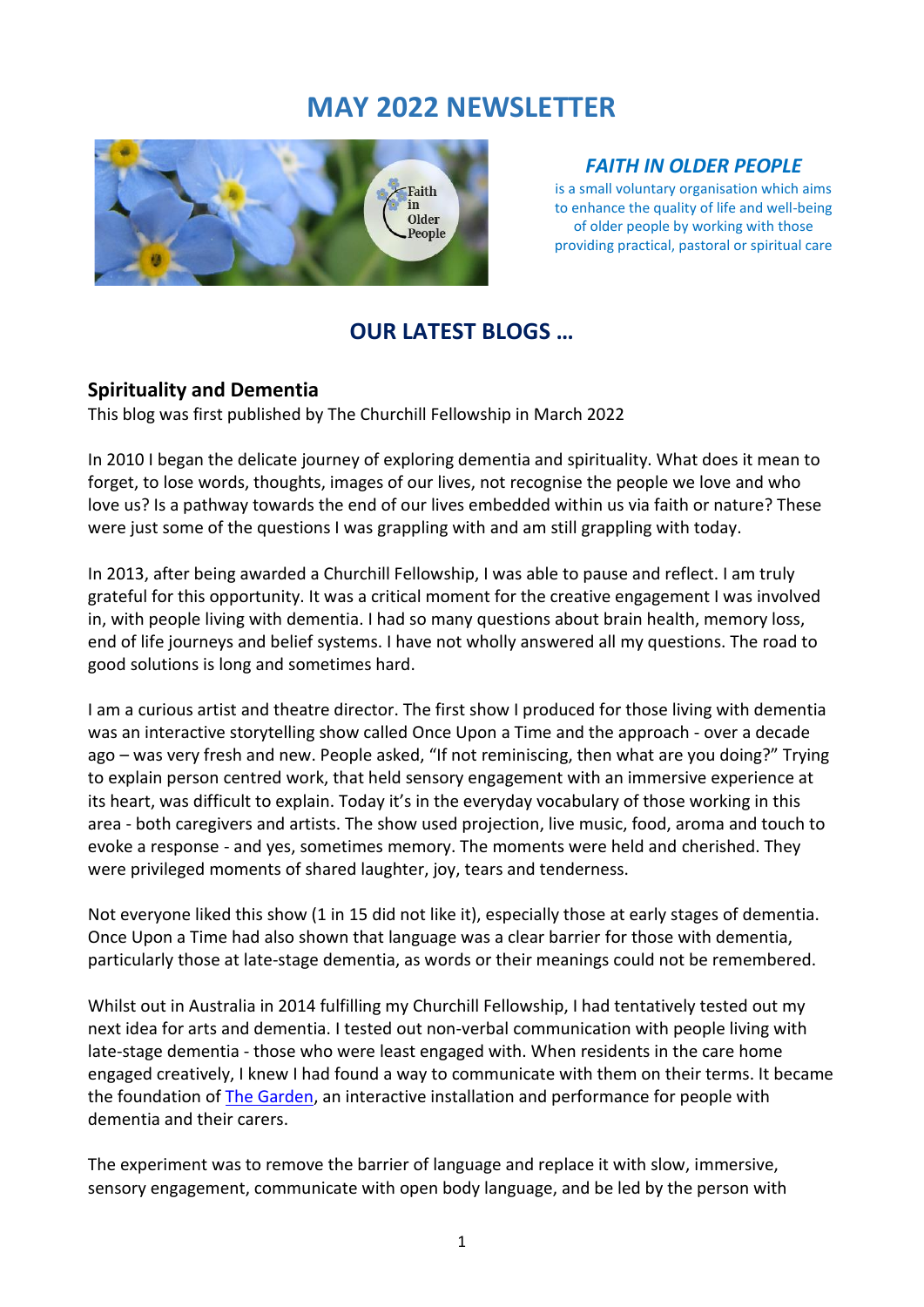dementia as they are the expert. I incorporated a couple of my guiding principles - go with the flow and don't be afraid of silence.

The Garden was a huge success and it toured the UK for years. However, I was acutely aware that we were not reaching or engaging with many from the global majority. From The Garden came these questions: where are the global majority dementia communities and how can we engage with them?

I could only partly answer these questions. I decided to focus on the UK's South Asian diaspora because I know and understand it.

I conducted research with Elizabeth Lynch MBE, an arts advisor and researcher, working with artists and communities, to ask if dementia is taboo within the South Asian diaspora. Could the arts dismantle this taboo, and how culturally specific does the project have to be? The report is available [here](https://baringfoundation.org.uk/resource/art-and-dementia-in-the-uk-south-asian-diaspora-2/) and was kindly funded by The Baring Foundation.

This research encouraged me to produce [Love Unspoken](https://www.sparetyre.org/watch-and-listen/the-making-of-love-unspoken) – a show co-created with family carers from the South Asian diaspora and working with artists from the global majority. Sadly, the Covid-19 pandemic stopped it in its tracks. I am considering how to relaunch it, as it is still relevant and vital as we emerge from a pandemic.

During the pandemic I developed a meditative audio piece for [Culture Box Study,](https://www.cultureboxstudy.org/) aimed at a South Asian dementia audience. Again, it needs development and a wider audience to realise its full spiritual, creative and uplifting potential.

Alongside the creative work is further research I have co-researched and co-written with Elizabeth Lynch called Visionaries: a South Asian arts and ageing counter narrative. This report is commissioned by [CADA,](https://cadaengland.org/) and will be available shortly. The report highlights South Asian artists and creative communities in England aged 55+, their desires, wants and the urgent need to reflect a truly diverse UK - now, historically and for our collective futures.

It is within this context that I hope to carry on my own creativity within both a creative dementia and creative ageing context and to embed some of the findings into our arts and heritage sectors. So watch this space…

#### **Arti Prashar, Churchill Fellow**

#### **Wellbeing & Covid: Recovering Together**

As the pandemic has progressed, it's become harder to ignore its impact on our wellbeing. We may have endured significant losses, such as bereavement, or longer periods of isolation. Some of us may have found our caring responsibilities changing too. Throughout our friendship groups and family networks, there will be stories of endured the disappointments of separation; missed children and grandchildren's birthdays. Those of us who are newly retired, may have envisaged a very different experience than the one available. We have experienced a level of uncertainty and disruption to our daily rhythms. As I speak to groups on this topic, most will admit; 'I still don't quite feel right.' I like, others, have been surprised at the impact this far in. I hadn't realised how important a regular holiday was to maintain my wellbeing until the possibility was removed. And others have had it tougher. If we live with a health condition that puts us at risk, we might be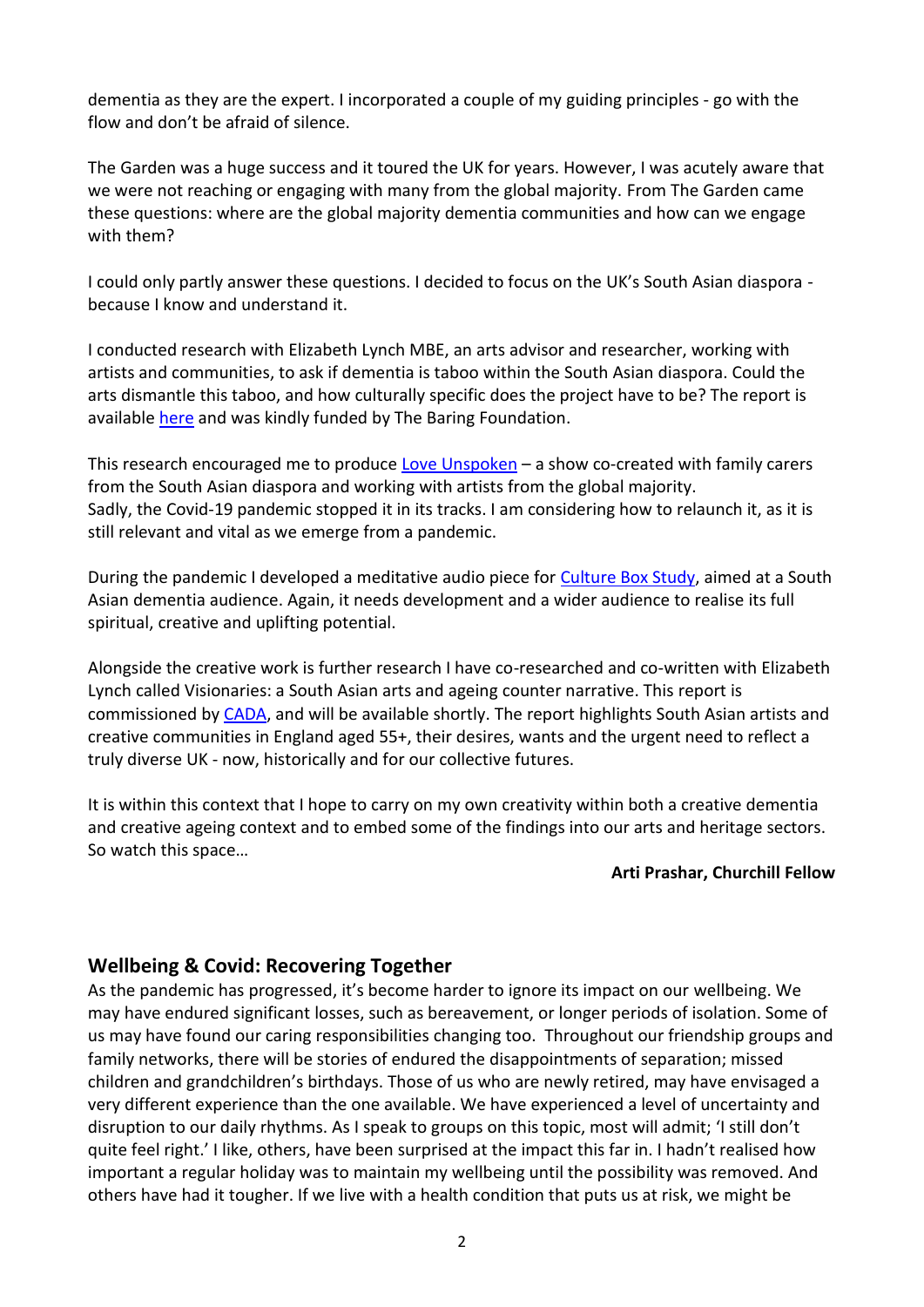feeling a new level of vulnerability as we gauge the balance of connecting with others with trying to keep ourselves safe and well.

#### **Mental Health Challenges on the rIse**

There's more. Steadily, we have seen a continual growth in the number of reported mental health challenges requiring active help. Many of us are part of a generation raised on a mindset of resilience, and we have not stopped serving and helping in our communities. For some, there have been seasons of great connection and purpose. Yet increasing numbers of us are experiencing anxiety and depression, and other complex challenges. Those of us who have previously struggled in this area will have faced new challenges in this past season. Collectively, we are discovering that it's no longer sufficient to just focus ahead, as we look to brighter days. Optimism has a shorter shelf- life, it would seem. It soon fades if our period of difficulty becomes extended. Wed need to draw from deeper roots. In a collective trauma such as this, it will take us time to recover. In the words of Dr Naomi Rachel Remen:

"The expectation that we can be immersed in suffering and loss daily and not be touched by it is as unrealistic as expecting to be able to walk through water and not get wet."

#### **Reconnecting together**

Collective trauma is a phenomenon occurs when a community is impacted by a series of adverse events. Not all of us will be equally impacted- our experiences throughout covid have been very diverse. Some of us even report improved wellbeing. Yet, if we think about our responsibility to one another, we can recognise that we might all have a role in responding, even as we live with the adverse impacts.

To recover from collective trauma, community reconnection is a vital part and rebuilding together. If we've fallen out of the habit- this might seem like an effort. For those of us in faith communitieswe have an important task ahead. We need to get together to share our experiences and look ahead. Our first task in this may be to mourn, listen and celebrate together. We need to make sure no-one is left behind. Yet it is also true that many of us who have been serving throughout the 2 years are weary and are in need of rest. A consistent picture Sanctuary hear from churches is that the need is seen, yet many are at capacity. Churches have served their communities tirelessly.

#### **Next Steps**

Talk of a mental health crisis may feel paralysing if we're tired. It's vital that our initiatives help us all- by supporting and resourcing leaders and members rather than creating extra burdens. The Sanctuary Course offers a way to recover together. It's free- a small group course which helps churches explore mental health through the eyes of faith. Written by experts, with stories of real lives, it offers the best way to learn about mental health to support one another. Our patron, Justin Welby says 'Sanctuary's resources are particularly needed as we recover from the pandemic. I would encourage Christians to seek out the Sanctuary Course and run it in their community.' We invite you to prayerfully join us on the journey. You'll find many other free resources to help you and your church to support mental health and wellbeing. https://www.sanctuarymentalhealth.org/uk/

#### **Corin Pilling is UK Director of Sanctuary Mental Health Ministries**

**ALL OUR BLOGS ARE AVAILABLE TO READ ON OUR WEBSITE – [www.faithinolderpeople.org.uk](http://www.faithinolderpeople.org.uk/)**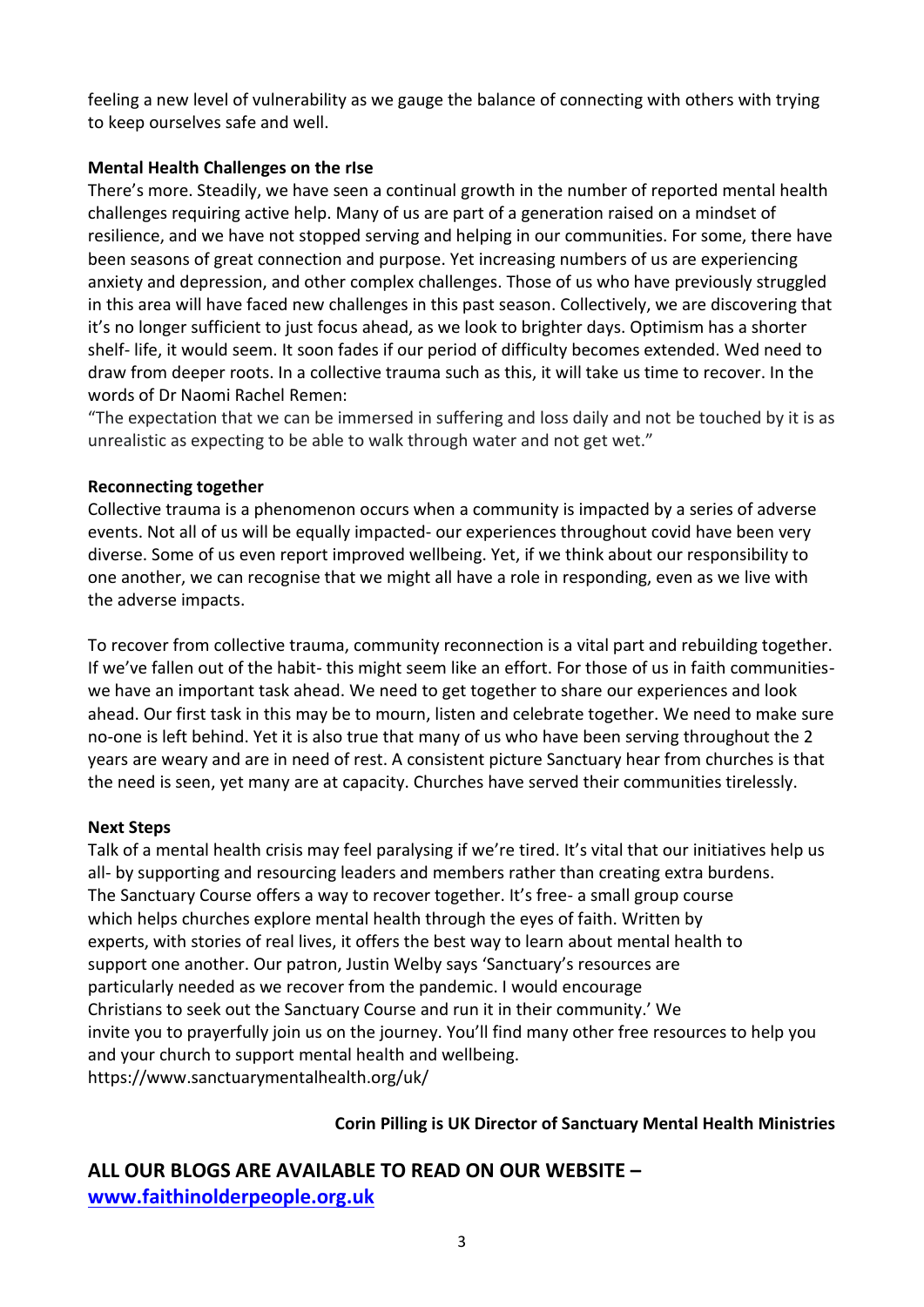## **FIOP EVENTS**

#### **ANNA CHAPLAINCY SEMINAR**

The second seminar to raise awareness and understanding of Anna Chaplaincy was held in April and we were delighted that 75 people registered for this event. The importance and relevance of Anna Chaplaincy is evident as over the two session FiOP has held over a 100 people have expressed interest in the development of such a service. Debbie Thrower in conjunction with Julia Burton Jones from the Anna Chaplaincy presented the session which was warmly received. The key issue in relation to next steps was to make training available in Scotland and this will be discussed with a view to taking this forward in the next few months.

#### **TALKING ABOUT MENTAL HEALTH CHALLENGES**

This workshop aimed specifically at churches and those providing pastoral care was led by Gill Yellowlees and provided information about the issues facing people with different diagnosis of mental illness and how it affects both the individual and those around them. This small workshop enabled there to be plenty of discussion and reflection. The aim was to build knowledge and understanding and confidence in providing support to individuals experiences mental ill-health.

Another seminar in the autumn is being planned.

## **SCOTTISH GOVERNMENT**

#### **Health and Social Care Strategy for Older People**

The consultation on the Scottish Government's Health and Social Care Strategy for Older People is now live and available at:

<https://www.gov.scot/publications/consultation-health-social-care-strategy-older-people/> <https://consult.gov.scot/healthcare-quality-and-improvement/health-and-social-care-strategy>

#### **There is a deadline of 17th June 2022 for responses**



## **MENTAL HEALT[H](file:///C:/Users/Mary/AppData/Local/Microsoft/Windows/INetCache/Content.Outlook/WXOV53RI/Our%20new%20film%20for%20Mental%20Health%20Awareness%20Week-%20with%20a%20special%20Introduction%20(mailchi.mp))**

We are immensely grateful for Archbishop Justin's patronage, and for his candour in this

#### **Our new film is ready for you to watch and share - here**

Last week we put the finishing touches to a new trailer for *The Sanctuary Course*, to help spread the word about the launch of the course across the UK as we enter Mental Health Awareness Week.

film. His words are powerful, and it is my hope that it encourages us all as we listen to the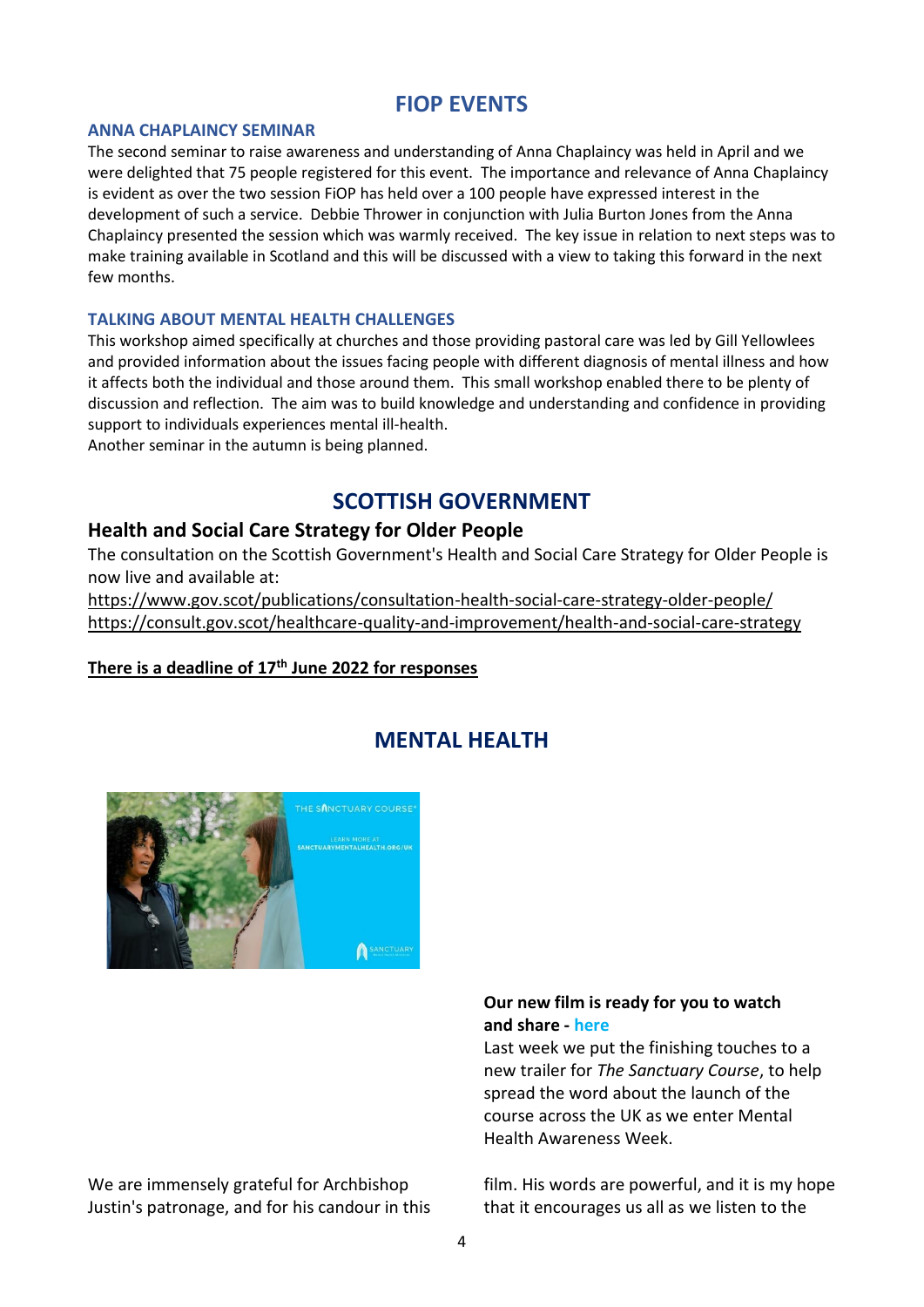story of Simone. She's one of many people whose stories are shared throughout the course with courage and vulnerability. I hope you find the film encouragement on your journey, if you are impacted, and also if you are seeking to support others.

We hope that the timing of the release of the film will mean it will reach a wide audience. In turn, as churches run *The Sanctuary Course*, we want to see the mental health conversations move out of the back rooms and into the heart of church.

View the film here <https://vimeo.com/706722437>.

#### We'd also be grateful for your help in sharing it.



Introducing The Sanctuary Course for churches in the UK

We would love to reach anybody in your congregation, diocese or network who is concerned about the issues raised by the course. Pastors, small group leaders, training officers, wellbeing leads, pastoral carers, and interested friends are all people we would love to contact. One in four people will be affected by a mental health challenge at some point in their lives, yet the stigma surrounding these experiences often prevents faith communities from responding compassionately and effectively. The Sanctuary Course is a small-group resource designed to reduce stigma, raise awareness, and engage communities in meaningful conversations about mental health and faith. Each session examines a key mental health topic, and the accompanying films feature insights from mental health professionals, church leaders, and theologians.

.

Once again- we're incredibly grateful for your support on this journey. It means a huge amount to us. Wishing you a meaningful Mental Health Awareness Week. With grateful thanks,

#### **Corin & The Team, The Sanctuary**

#### **Mental Health - SANCTUARY MENTAL HEALTH**

*The Sanctuary Course* is a study guide for small groups, designed to raise awareness and start conversations in local churches regarding mental health. Your group might include:

- *People with questions about mental health*
- *Mental health professionals with a wealth of knowledge to share*
- *Leaders who want to engage their community in mental health conversations*
- *People supporting loved ones with mental health problems*
- *People living with mental health problems*

*The Sanctuary Course* is for anyone who wants to learn about faith and mental health. It requires no previous training or expertise—just a willingness to engage in dialogue with other believers. This course and films address difficult and sensitive topics and may not be appropriate for a young audience. It is not recommended for people aged 17 and younger.

#### **How does it work?**

*The Sanctuary Course* is an eight-week study guide for small groups. Each week participants will gather together, read through the content out loud or listen to it on audiobook, watch a film, and engage in conversation, reflection, and prayer. The course is designed to be run by small group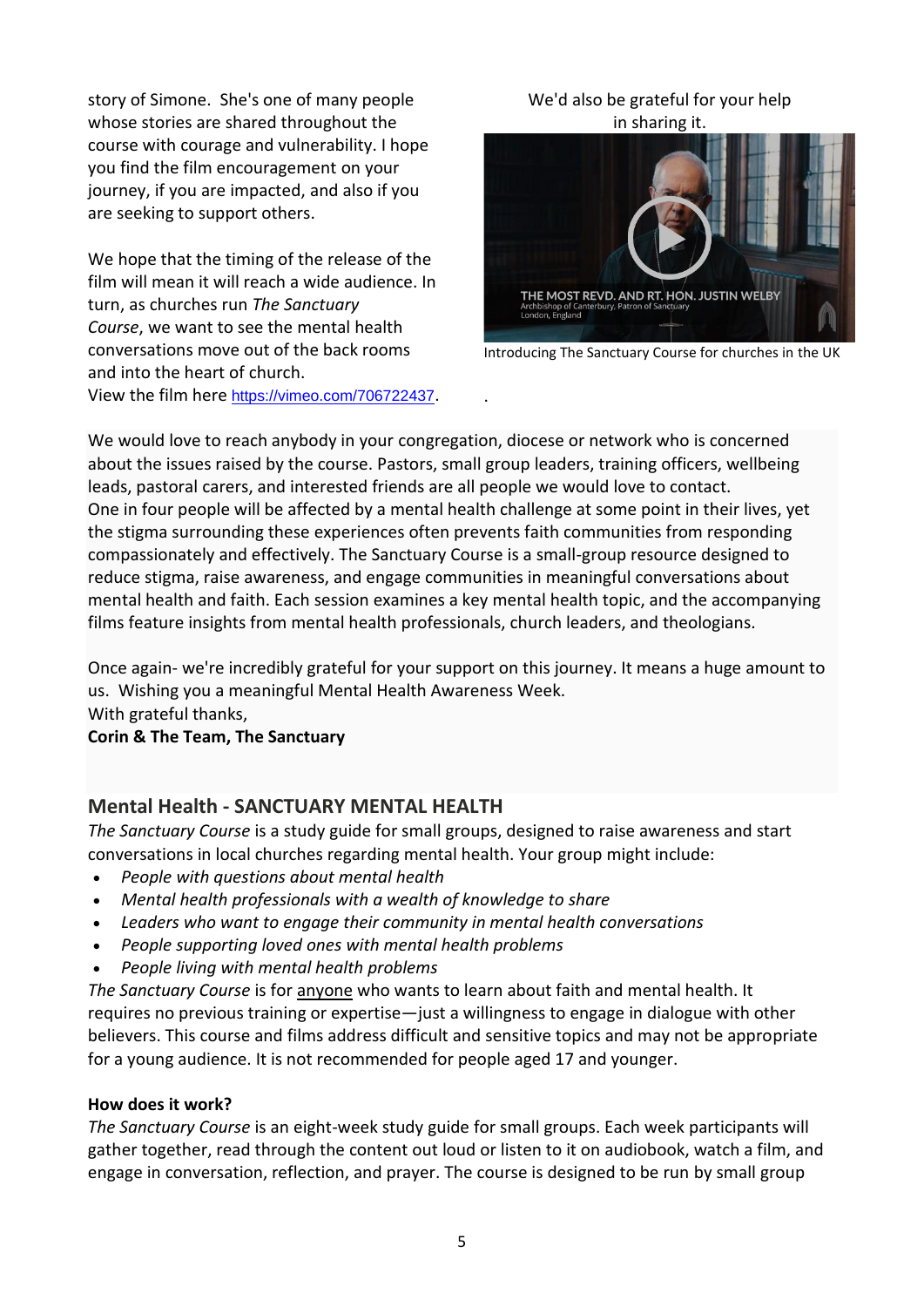leaders in your church or organization. With a free subscription, the course is available for you and your church community for life.

#### **What does it cover?**

Over the course of the eight weeks, participants will explore topics such as:

- Understanding mental health and illness
- Challenging stigma
- The recovery journey
- Companionship
- Self-care
- The role of community in mental health recovery

Each topic is explored from a psychological, social, and theological perspective. Additionally, each session is accompanied by a compelling film featuring the story of an individual who has journeyed through mental health challenges as a person of faith.

**Corin Pilling**, National Director, Sanctuary UK **[corin@sanctuarymentalhealth.org](mailto:corin@sanctuarymentalhealth.org)**

#### **Mental Health Awareness Week 9-15 May 2022 - Loneliness**

Hosted by the Mental Health Foundation

<https://www.mentalhealth.org.uk/campaigns/mental-health-awareness-week/event-mapr> Mental Health Awareness Week is an annual event when there is an opportunity for the whole of the UK to focus on achieving good mental health. The Mental Health Foundation started the event 21 years ago. Each year the Foundation continues to set the theme, organise and host the week. The event has grown to become one of the biggest awareness weeks across the UK and globally.

#### **Why loneliness?**

Loneliness is affecting more and more of us in the UK and has had a huge impact on our physical and mental health during the pandemic. Our connection to other people and our community is fundamental to protecting our mental health and we need to find better ways of tackling the epidemic of loneliness. We can all play a part in this.

So, in May 2022, we will be raising awareness of the impact of loneliness on our mental wellbeing and the practical steps we can take to address it.

Reducing loneliness is a major step towards a mentally healthy society. [Read more about the theme](https://www.mentalhealth.org.uk/news/mental-health-foundation-announces-loneliness-theme-mental-health-awareness-week-2022)

**MENTAL HEALTH AWARENESS**



Mental Health Awareness Week  $9 - 15$   $May 2022$ 

#### **Welcome to Mental Health Awareness Week**.

We've launched the research and other assets. .

It's lovely to see the support of so many organisations and individuals on social media, and there will be shareable content to engage with across the week, via the @MHFScot Twitter and Instagram accounts.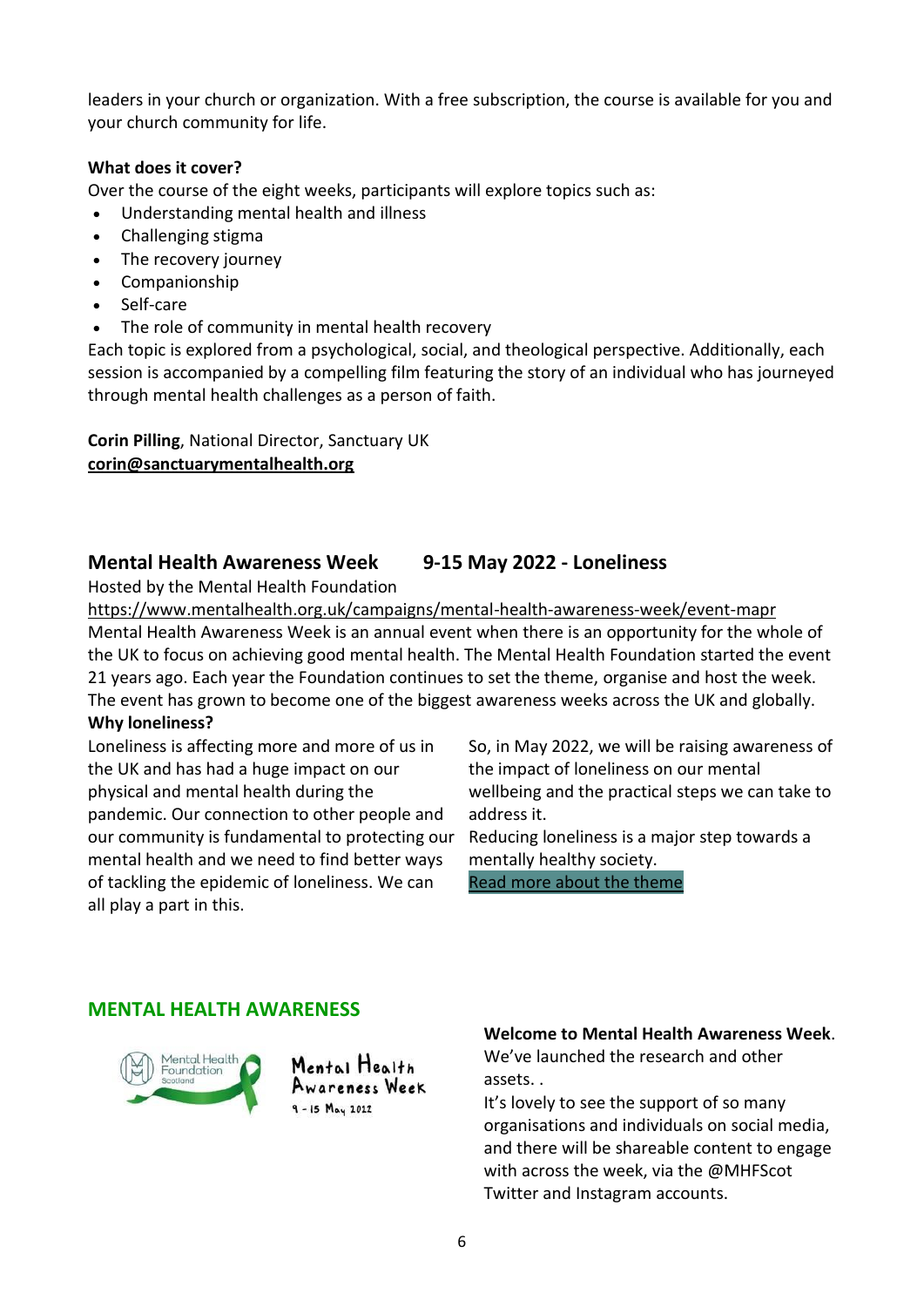We're asking people to share their own experiences of loneliness too using the #IveBeenThere hashtag as a way of bringing the range of experiences of loneliness to life and create a sense of solidarity to address the stigma that our research still tells us stops people from talking about loneliness. **Here are so direct links to the assets – we'd love to hear what you think.** 

**Our Animation**: <https://youtu.be/XCnJ8s69LlU>

**All the campaign assets are at:** <https://www.mentalhealth.org.uk/campaigns/mental-health-awareness-week>

**The Scotland Research Report and Policy Brief is at:** [https://www.mentalhealth.org.uk/campaigns/mental-health-awareness-week/loneliness/policy](https://www.mentalhealth.org.uk/campaigns/mental-health-awareness-week/loneliness/policy-recommendations-scotland)[recommendations-scotland](https://www.mentalhealth.org.uk/campaigns/mental-health-awareness-week/loneliness/policy-recommendations-scotland)

**Chris O'Sullivan** (he/him), Head of Communications and Fundraising (Scotland and NI) Phone: 0141 226 9854 Email: [COSullivan@mentalhealth.org.uk](mailto:COSullivan@mentalhealth.org.uk) Website [www.mentalhealth.org.uk](http://www.mentalhealth.org.uk/)

## **SPIRITUAL CARE EDUCATION**

#### **The Spiritual Challenge of Health Care. Edited by Mark Cobb and Vanessa Robshaw Publishers Churchill Livingstone 1998**

This book comprises thirteen papers written by well-known authors in professional healthcare. The question that all of them ask is the same question that has been troubling researchers for the past thirty years. *What is spirituality and how does its presence or absence affect people who experience life changing situations?* Each author presents their theory based on specialist knowledge, without coming to a definitive solution. However, in the debate they are able to give thought provoking statements which have fueled and inspired the next generation of thinkers to move to another level.

As these papers are now twenty- four years old, perhaps the most interesting point to note is the fact that in the third decade of the twenty first century it appears we have barely moved on in present day thinking. While this is somewhat disappointing, it is heartening to note that spirituality is still on the healthcare agenda although as yet undefined with various definitions around the globe. In these papers it is variously described as 'life extending into the unknown' (Cobb and Robshaw); 'airy-fairy' (Speck); 'not an inherent human process' (Reed); 'a fundamental characteristic of being human which is affected by the impact of illness, injury and loss'(Cobb); while Whipp quotes Baroness MacFarlane's definition of spirituality from Micah 6:8 where the Jewish prophet says 'this is what Yahweh asks of you, only this, that you act justly (an obligation to share resources equitably); love tenderly (a call to compassion); and walk humbly with your God (renewing spirituality at its source). This seems to be the platform from which all the authors in this book aspire - albeit in different guises.

I was alternately frustrated and inspired by these papers. I found within them some solid academia which articulated present day thinking and yet wondered why we have not moved on from this point in two decades. The editors of this book have been unafraid to put into print the life and death taboos, questions of existentialism, the God and spirituality question and many other subjects that are not being addressed today. This is despite the call for spirituality to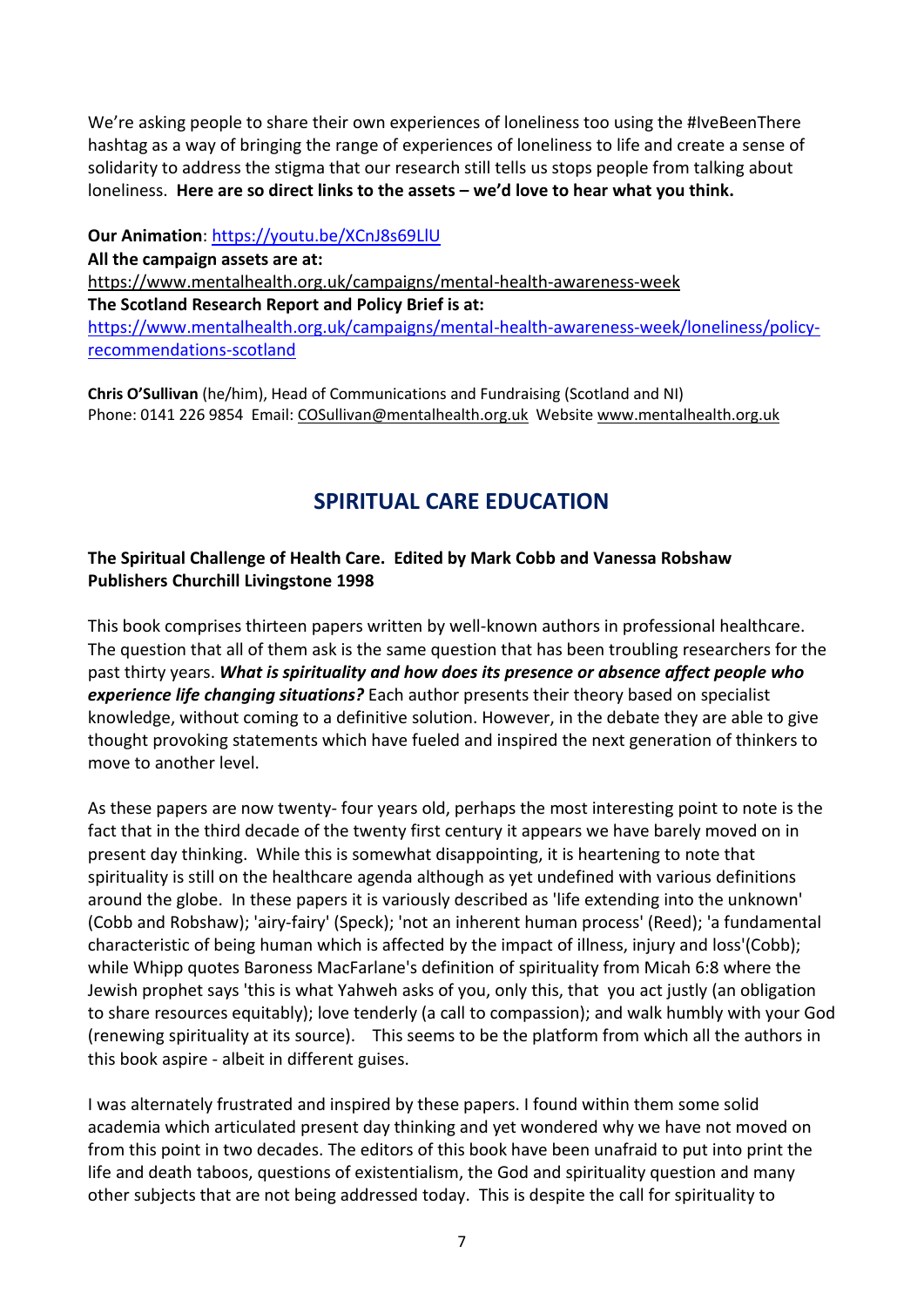become a theoretical taught subject in Higher Educational Institutions. Recent papers by Jaquet (2018); Aird and O'Neill (2019; 2020;2022); Ali, Snowden, Watts, and Rogers (2018) are making the same recommendations as these papers have called for - **so who will take notice?** Hopefully we will not be reviewing the same articles in twenty years' time asking the same questions.

Ruth Aird Faith in Older People Research Associate

## **GENERAL INFORMATION**

## **JUNE 2022 IS A MONTH OF AWARENESS RAISING AND CELEBRATION THE MONTH OF COMMUNITY**

The Month of Community is a time when we come together to celebrate everything that makes our communities great. It's an opportunity to bring our neighbourhoods closer, give back, and shine a light on the amazing communities we live in.

There's a big splash at the beginning of June with The Big Lunch (and Big Jubilee Lunch), Neighbourhood Watch Week and Volunteers Week, but the fun continues throughout the Month of Community as we get together to share friendship, have fun and support a variety of charities and causes.

Last year, over 15 million people took part in the first ever Month of Community, so don't miss out, join in this [June](http://www.thebiglunch.com/getyourpack) - whether you want to say cheers to volunteers, connect with your neighbours, support a cause you care about, or simply to say thank you, it's all part of the Month of Community!

CLICK ON Month of Community | Eden Project [Communities](https://www.edenprojectcommunities.com/month-of-community) to find out more and how you can participate

### **What is Loneliness Awareness Week?**

Hosted by Marmalade Trust, Loneliness Awareness Week is an annual campaign which raises awareness of loneliness and gets people talking about it.

Marmalade Trust is the UK's leading loneliness charity for all ages and the only charity in the world specifically dedicated to raising awareness of loneliness. We launched Loneliness Awareness Week (LAW) in 2017, and each year, it grows in momentum. We want to encourage people to see loneliness as a blank canvas on which they can fill their lives with new friends and experiences – and we're here to help them do it.

Our aim is simple: to reduce the stigma of loneliness and encourage people to talk more openly about it.

### **When is Loneliness Awareness Week?**

This year's Loneliness Awareness Week will take place between the **13th – 17th June 2022**. **How to get involved in Loneliness Awareness Week.**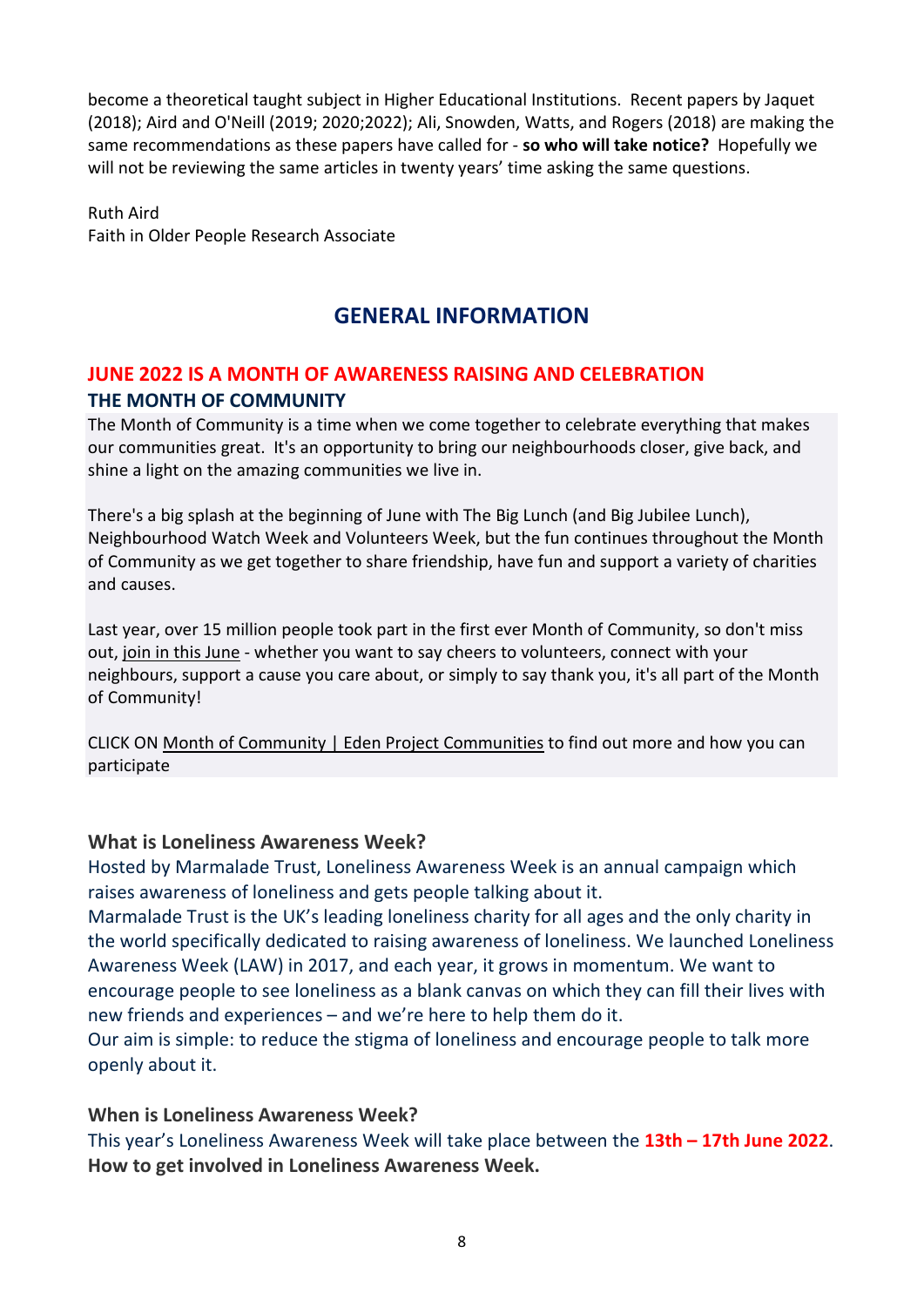To get involved in this year's Loneliness Awareness Week campaign, head to <http://www.marmaladetrust.org/law> , or to find out more via social media it's @marmaladetrust .



Talk available on the link below

[https://www.eventbrite.co.uk/e/thought](https://www.eventbrite.co.uk/e/thought-leader-talk-bridging-the-gap-in-a-post-brexit-post-covid-society-tickets-311021542807)[leader-talk-bridging-the-gap-in-a-post](https://www.eventbrite.co.uk/e/thought-leader-talk-bridging-the-gap-in-a-post-brexit-post-covid-society-tickets-311021542807)[brexit-post-covid-society-tickets-](https://www.eventbrite.co.uk/e/thought-leader-talk-bridging-the-gap-in-a-post-brexit-post-covid-society-tickets-311021542807)[311021542807](https://www.eventbrite.co.uk/e/thought-leader-talk-bridging-the-gap-in-a-post-brexit-post-covid-society-tickets-311021542807)

Issues of generational connection have been thrown into sharper focus by Brexit and the Covid-19 pandemic. Changes in economic, social and family life are also taking place within the wider context of environmental degradation and climate change. The benefits for present generations may stand in conflict with the inheritances of future generations. This has complex and widereaching implications for generational fairness and intergenerational justice and solidarity.

## **Scottish Partnership for Palliative Care**

## **Demystifying Death Week: Communications Pack**

Demystifying Death week takes place next week (2-6 May). It is about shining a light on death, dying and bereavement in Scotland. The success of Demystifying Death Week is reliant on the efforts of people/organisations promoting the week and its messages, so your support makes real difference.

Here are some resources to help:

- This Communications Pack includes key messages suggests ways you can spread the word: **[Communications](https://www.goodlifedeathgrief.org.uk/content/resources/Communications_pack_2022.pdf) Pack**
- A template press release is available here: **Press [Release](https://www.goodlifedeathgrief.org.uk/content/resources/1651059352_DD_week_press_release_template.docx)**
- Ways to get involved on social media, including images and a tweet sheet, are available here: **Social [Media](https://www.goodlifedeathgrief.org.uk/content/social_media/)**

**Please feel free to share these resources with the appropriate people within your organisation.**



**Interfaith Scotland Spring Newsletter** 

If you haven't caught it yet, we are delighted to share about interfaith events that have been taking place across Scotland over the past 6 months in our Spring newsletter. With COP26, Scottish Interfaith Week, Holocaust Memorial Day, and World Interfaith Harmony Week, we at Interfaith Scotland along with the local interfaith groups and faith communities across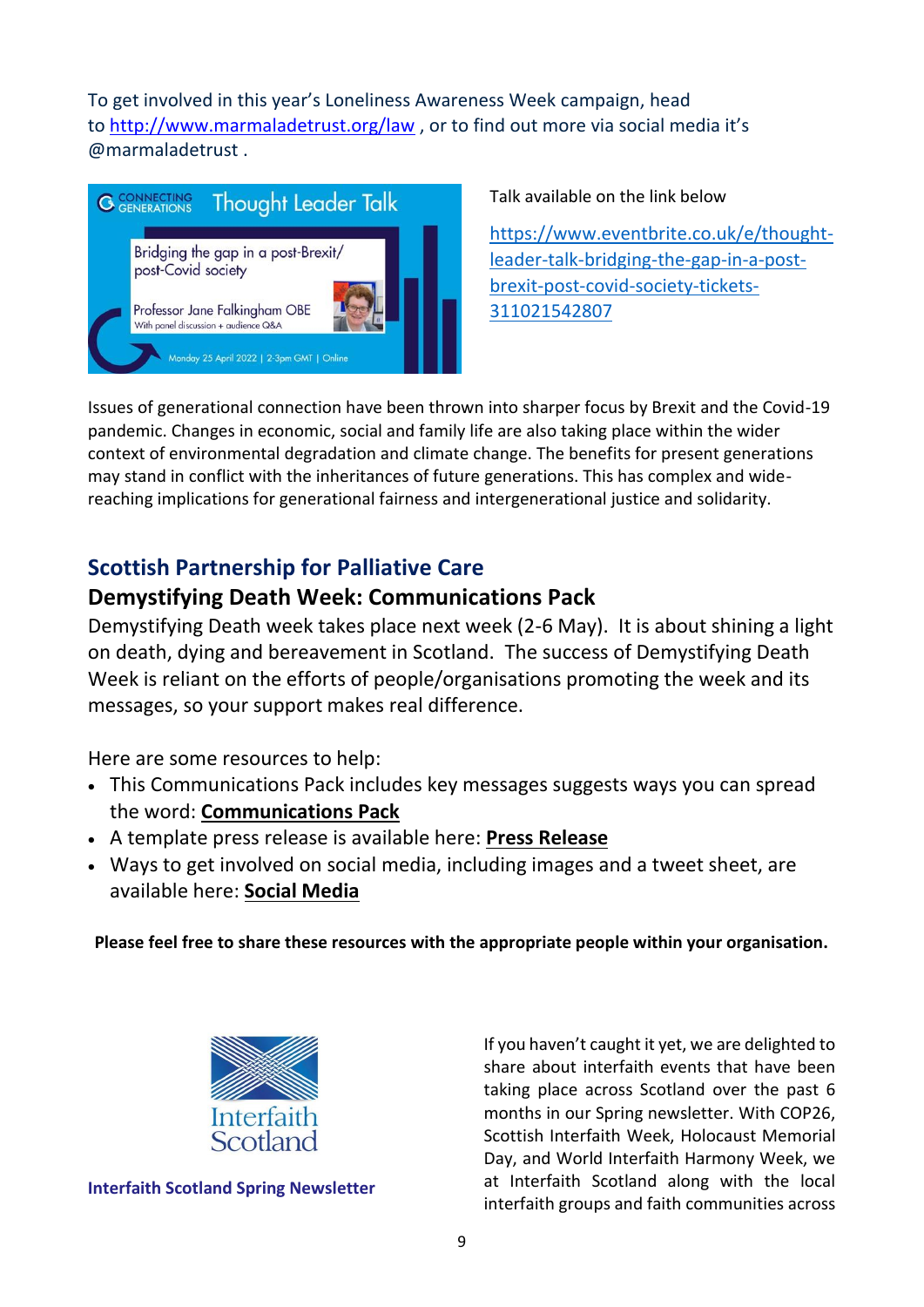the country have put together a variety of events.



We hope you enjoy the newsletter and look forward to receiving any stories/ articles for our Autumn edition. CLICK [HERE](https://mailchi.mp/38bdeeff4b27/spring-newsletter-is-here?e=9140a22420)

**New bereavement-friendly workplaces resources launch** [Good Life, Good Death, Good Grief :: New](https://www.goodlifedeathgrief.org.uk/viewmail.php?i=5631&l=1&m=1651571591&c=24e03dfce2432205cb641cccdc866a09) 

[bereavement-friendly workplaces resources](https://www.goodlifedeathgrief.org.uk/viewmail.php?i=5631&l=1&m=1651571591&c=24e03dfce2432205cb641cccdc866a09)  [launch today \(goodlifedeathgrief.org.uk\)](https://www.goodlifedeathgrief.org.uk/viewmail.php?i=5631&l=1&m=1651571591&c=24e03dfce2432205cb641cccdc866a09)

# **ALLIANCE The ALLIANCE Weekly Bulletin CLICK [HERE](https://civi.alliance-scotland.org.uk/civicrm/mailing/view?reset=1&id=44c3032c0362a602)**



Emerging from the shadow of the pandemic, we are excited to be looking ahead and making plans to hold the biggest celebration of older people yet.

So, if you haven't already, make sure **Silver Sunday on 2nd October** is firmly in your calendar and join us and thousands of others to celebrate older people this year! **[Download info pack](https://silversunday.us16.list-manage.com/track/click?u=dc1949710abd5f49120735c40&id=caca9ad60c&e=92fa61db34)**



To read our latest bulletin please click [HERE](https://voluntaryhealthscotland.cmail20.com/t/ViewEmail/j/42B31384686814612540EF23F30FEDED/61DD1FC7168208E62A1BF84ACBDD178B?alternativeLink=False)

## **EDINBURGH INTERFAITH ASSOCIATION** See our latest news [here](https://mailchi.mp/cf32a88d8b11/interfaith-matters-march-15348760?e=72722a224e)

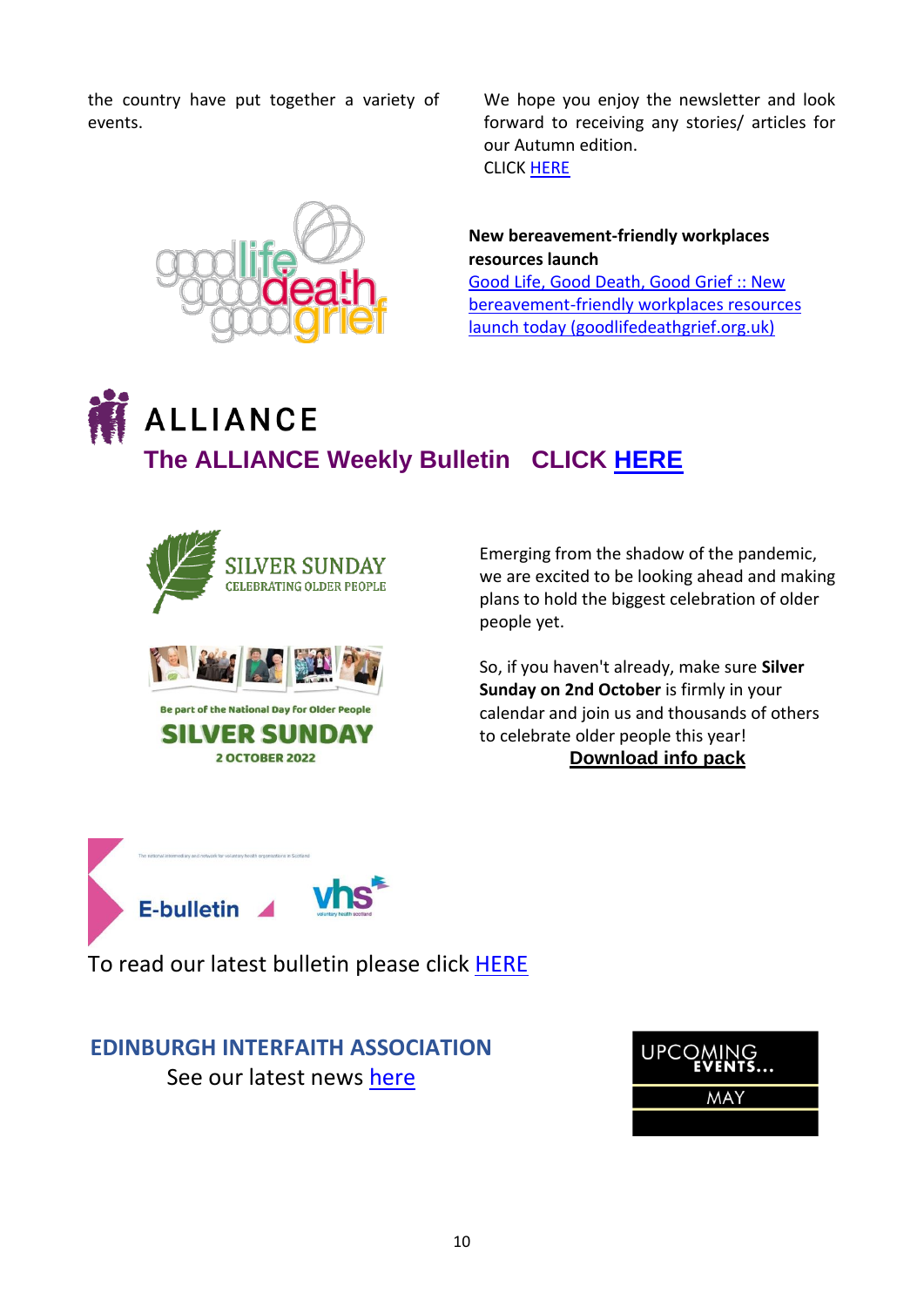

**Click [HERE](https://www.alzscot.org/news) for our latest news**

## **BOOKS and RESOURCES**

**Faith in Older People's website offers a full listing of resources, including a wide range of books at [www.faithinolderpeople.org.uk](http://www.faithinolderpeople.org.uk/)**



**Topics include:**

**Ageing, Care Homes, Chaplaincy, Church and Dementia, Mental Health, Music, Palliative Care, Spiritual Education**

**THE FOLLOWING TITLES ARE FIVE BOOKS RECOMMENDED BY KATHRYN MANNIX to help us think about dying, death and grief – AVAILABLE FROM AMAZON #InAGoodPlace**



#### **Granpa by John Burningham**

A picture book for younger children (and all of us) remembering happy times with Granpa, now that he has died and his chair is empty.

A great way to engage in family discussion about the death of a person we love.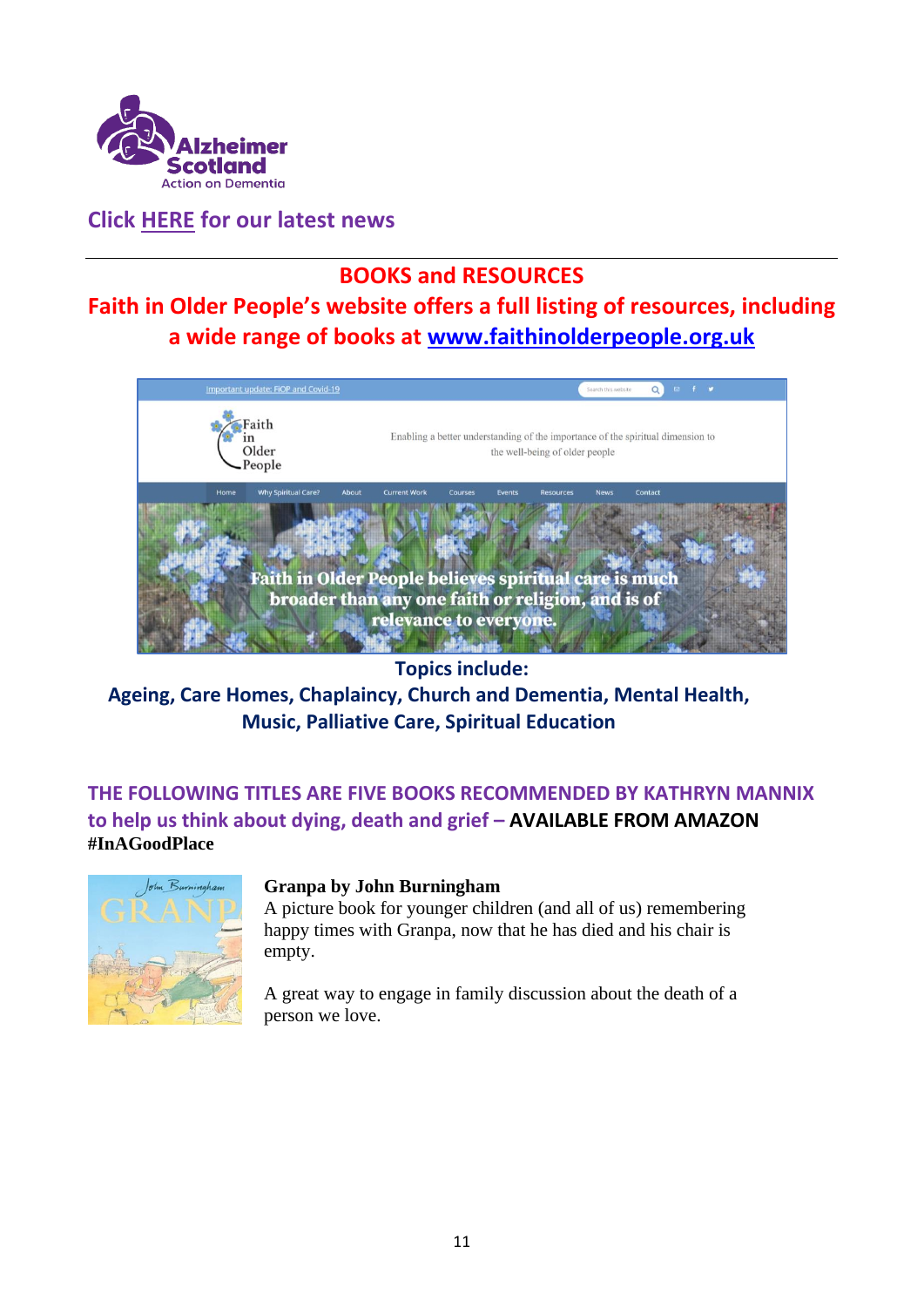

 $\begin{tabular}{l l l} {\bf A truly wonderful book.} & {\bf 7 shows us the ver}{\bf 8 each if'} & {\bf 19.5 shows the user of human nature of the number of the number of the number of the form.} \\ & {\bf 19.605} & {\bf 19.75} & {\bf 19.800} & {\bf 19.800} & {\bf 19.810} & {\bf 19.810} & {\bf 19.810} & {\bf 19.810} & {\bf 19.810} & {\bf 19.810} & {\bf 19.810} & {\bf 19.810} & {\bf 19.810} & {\bf 19.810} & {\bf$ 

#### **Dear Life by Rachel Clarke**

A palliative care doctor reflects on her work, on how dying can be made bearable, and the importance of talking about death realistically.



#### **Waiting for the Last Bus by Richard Holloway**

A wise and humble exploration of older age, and the approach of life's end.

How should we face our own mortality? Warm, kind and gentle



#### **Grief is the Thing with Feathers by Max Porter**

A fictional blend of poetry and prose describing the grief of a widower and his young sons following the death of their mother. A beautiful and validating exploration of grieving, laced with wry humour, suitable for teens, young adults and grown-ups.



#### **Grief Works by Julia Samuel**

Using stories from her practice, an experienced grief therapist talks us through the pain and challenge of grief and offers tools that all of us can use to help us cope with bereavement.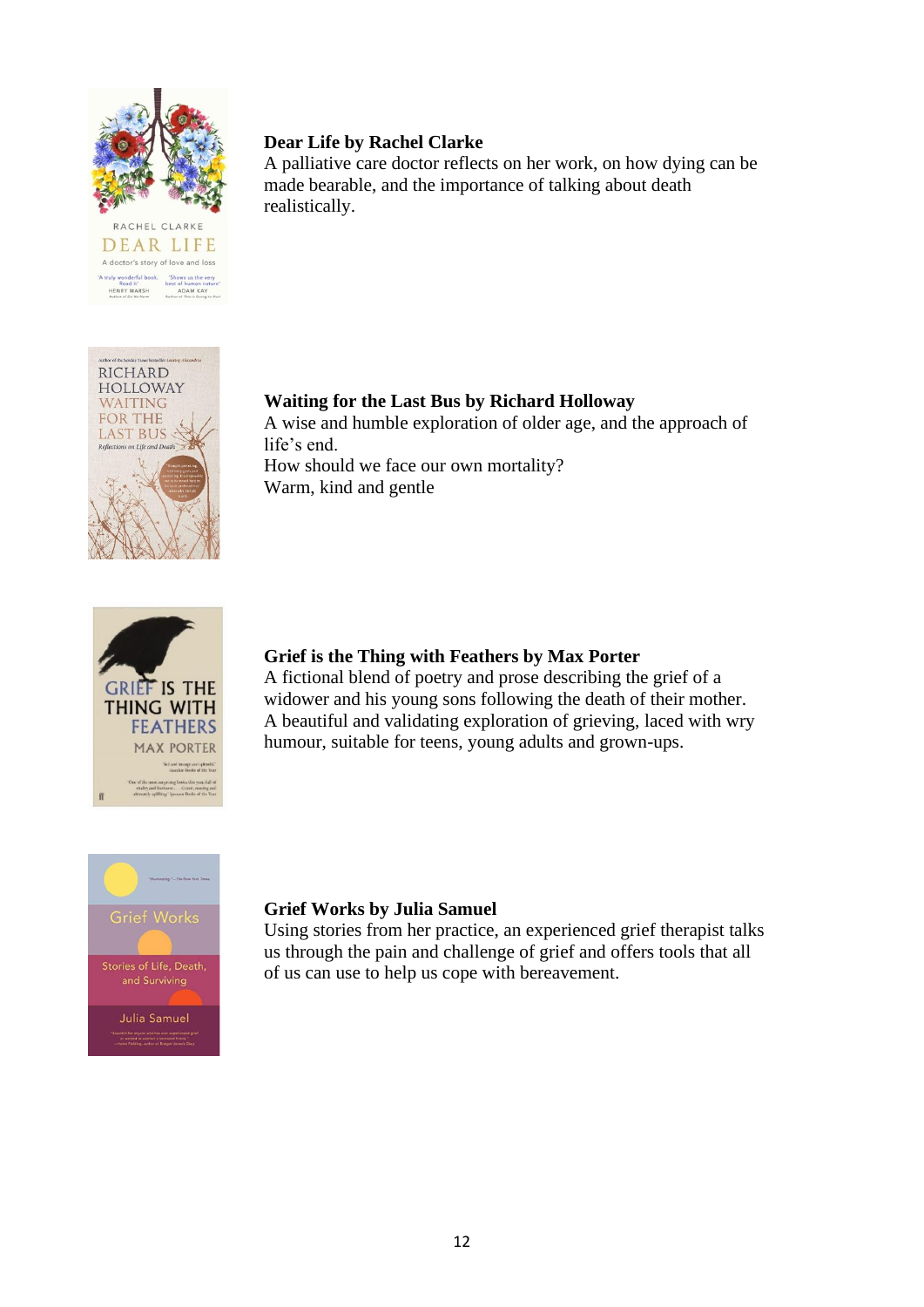

## **Kathryn Mannix author of With the End in Mind**

A collection of stories to show us how people live the last part of their lives, described by readers as surprisingly uplifting!